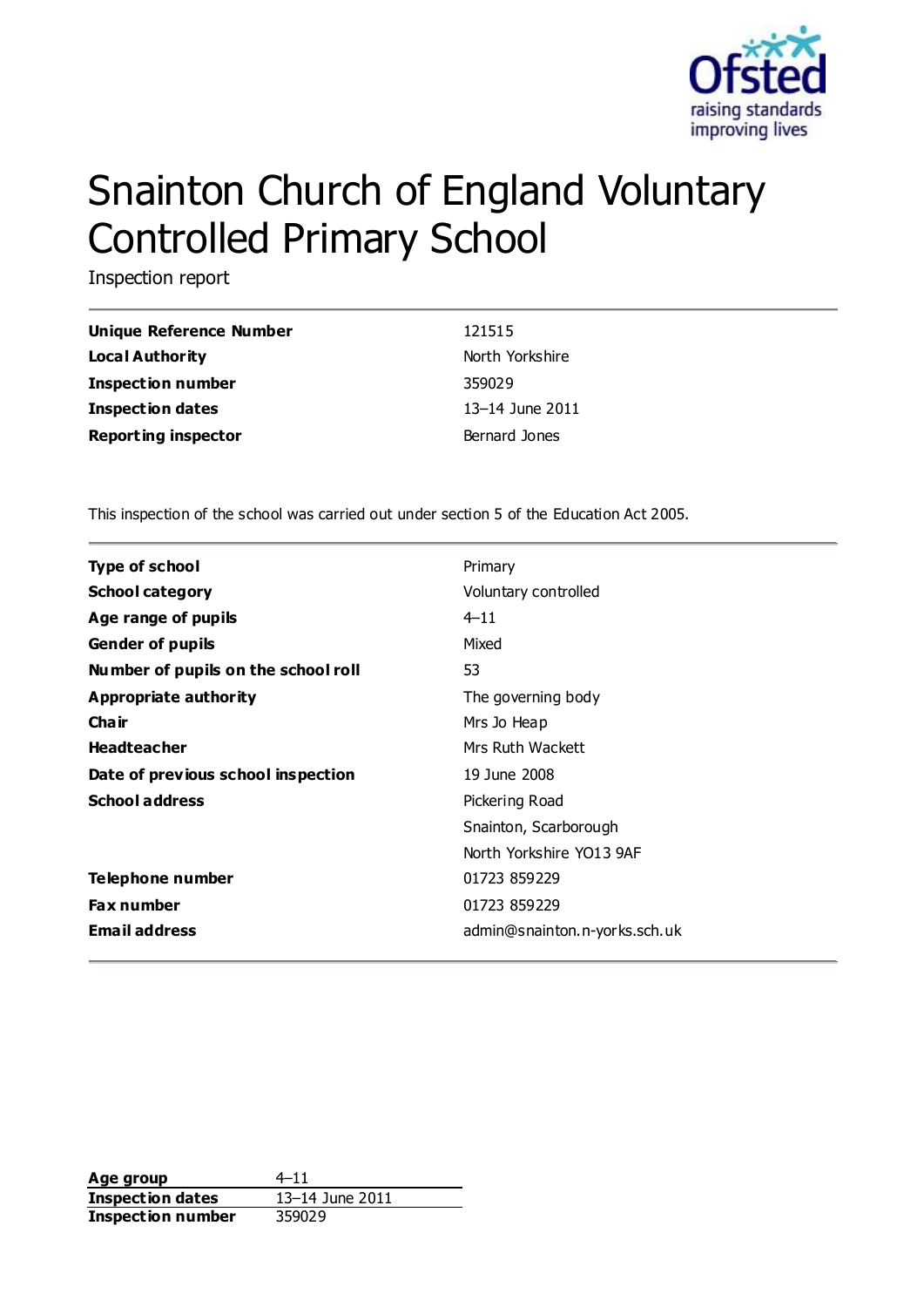The Office for Standards in Education, Children's Services and Skills (Ofsted) regulates and inspects to achieve excellence in the care of children and young people, and in education and skills for learners of all ages. It regulates and inspects childcare and children's social care, and inspects the Children and Family Court Advisory Support Service (Cafcass), schools, colleges, initial teacher training, work-based learning and skills training, adult and community learning, and education and training in prisons and other secure establishments. It assesses council children's services, and inspects services for looked after children, safeguarding and child protection.

Further copies of this report are obtainable from the school. Under the Education Act 2005, the school must provide a copy of this report free of charge to certain categories of people. A charge not exceeding the full cost of reproduction may be made for any other copies supplied.

If you would like a copy of this document in a different format, such as large print or Braille, please telephone 0300 123 4234, or email **[enquiries@ofsted.gov.uk](mailto:enquiries@ofsted.gov.uk)**.

You may copy all or parts of this document for non-commercial educational purposes, as long as you give details of the source and date of publication and do not alter the documentation in any way.

To receive regular email alerts about new publications, including survey reports and school inspection reports, please visit our website and go to 'Subscribe'.

Royal Exchange Buildings St Ann's Square Manchester M2 7LA T: 0300 123 4234 Textphone: 0161 618 8524 E: **[enquiries@ofsted.gov.uk](mailto:enquiries@ofsted.gov.uk)**

W: **[www.ofsted.gov.uk](http://www.ofsted.gov.uk/)**

© Crown copyright 2011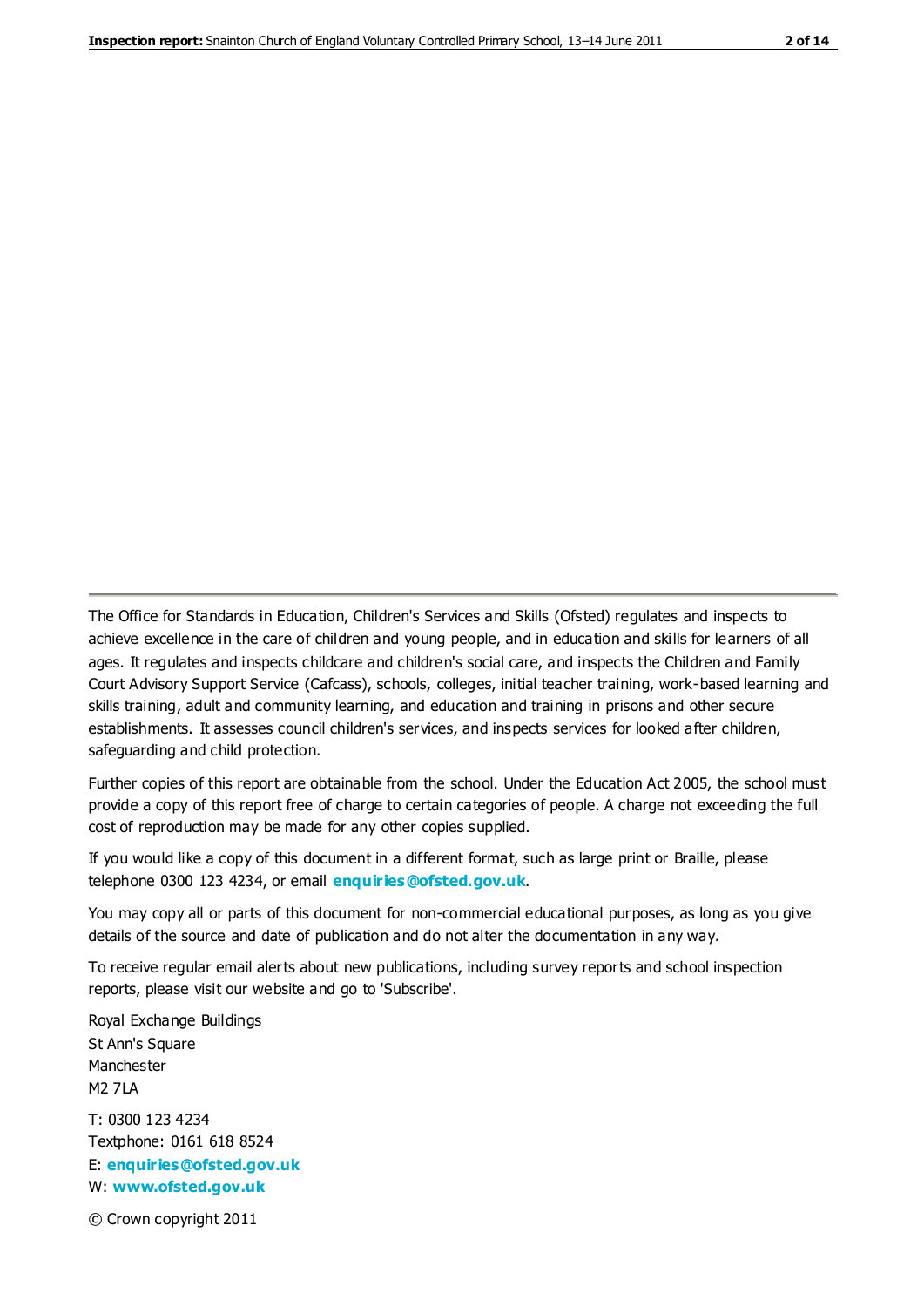# **Introduction**

This inspection was carried out by two additional inspectors. Inspectors observed teaching and learning in 10 lessons, where three different teachers were seen. The inspectors held meetings with members of the governing body, staff, groups of parents and carers and pupils. They observed the school's work and looked at pupils' work, data on pupils' performance, development plans, safeguarding documents and records of the school's own monitoring of its performance. The responses to 33 parents' and carers' questionnaires were considered, alongside responses from staff and pupils.

The inspection team reviewed many aspects of the school's work. It looked in detail at number of key areas.

- Whether the initiatives taken to raise standards in writing have been successful.
- Whether teachers use information about pupils' progress when planning lessons well.
- $\blacksquare$  How effectively teachers plan to provide opportunities for pupils to reinforce their basic skills in literacy, numeracy and information and communication technology (ICT) in other subjects.
- $\blacksquare$  How good the quality of support given to potentially vulnerable pupils is to develop their enjoyment and achievement in school.

# **Information about the school**

This is a smaller than average-sized primary school. There are no pupils from minority ethnic backgrounds. The proportion of pupils with special educational needs and/or disabilities is below average. The number of pupils known to be eligible for free school meals is below average. The school has Healthy School status and the Basic Skills Quality Mark. A new headteacher took up her appointment in January 2011.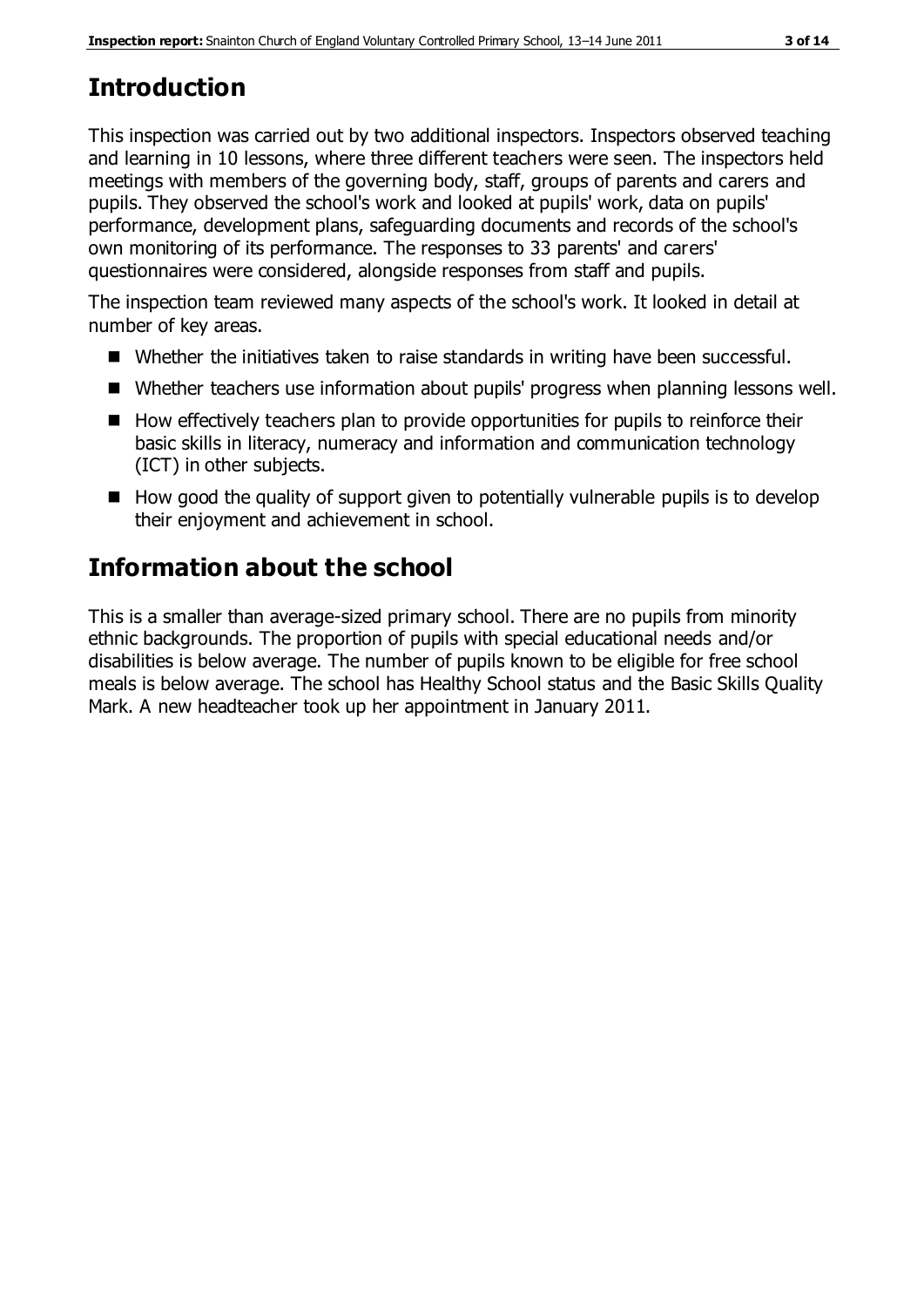# **Inspection judgements**

| Overall effectiveness: how good is the school?  |  |
|-------------------------------------------------|--|
| The school's capacity for sustained improvement |  |

# **Main findings**

This is a satisfactory school that gives satisfactory value for money. The large majority of parents and carers support the school. Pupils' attainment is broadly average by the time they leave Year 6, reflecting satisfactory achievement. Children in the Early Years Foundation Stage also make satisfactory progress. There is some good teaching in the school, but there is too much that is just adequate. In these lessons, teachers do not use the information they have about pupils' attainment to plan precisely enough to meet the needs of different groups of pupils and challenge them to produce their best.

Pupils' good spiritual, moral, social and cultural development is reflected in their good behaviour and the harmonious relationships between pupils and with their teachers. Pupils' enjoyment of school is reflected in above-average attendance. They know how to live healthily and have a sound understanding of the importance of exercise and good diet. The good care, guidance and support that pupils receive ensure that they understand well how to live safely and that they feel safe. Pupils who are potentially vulnerable are catered for particularly well in this caring school. They make sound progress and participate fully in school life.

The headteacher has made an early impact in initiating changes. She has the full support of staff and the governing body in her determined efforts to improve achievement. The school has satisfactory capacity to raise standards and to continue to improve provision. Self-evaluation procedures are accurate and are based on good-quality information about the school's performance. Good systems have been put in place to monitor closely the impact of interventions taken to improve attainment and progress, but these are early in their development. Significant turbulence in staffing at the most senior level in recent years has settled, and some weaknesses in teaching have been successfully tackled. Improvements continue to be made to the curriculum, but the full impact is yet to be seen in improved achievement. There is still work to do to ensure curriculum planning is effective in raising standards, particularly in writing, where records show that pupils' progress is slower than in other aspects. Where previously, lower-ability pupils were underachieving, they are now back on track and making satisfactory progress. School leaders acknowledge the need to improve communications with parents and to involve them more closely in the life of the school.

Up to 40% of schools whose overall effectiveness is judged to be satisfactory may receive a monitoring visit by an Ofsted inspector before their next section 5 inspection.

# **What does the school need to do to improve further?**

Improve the writing skills of pupils throughout the school by: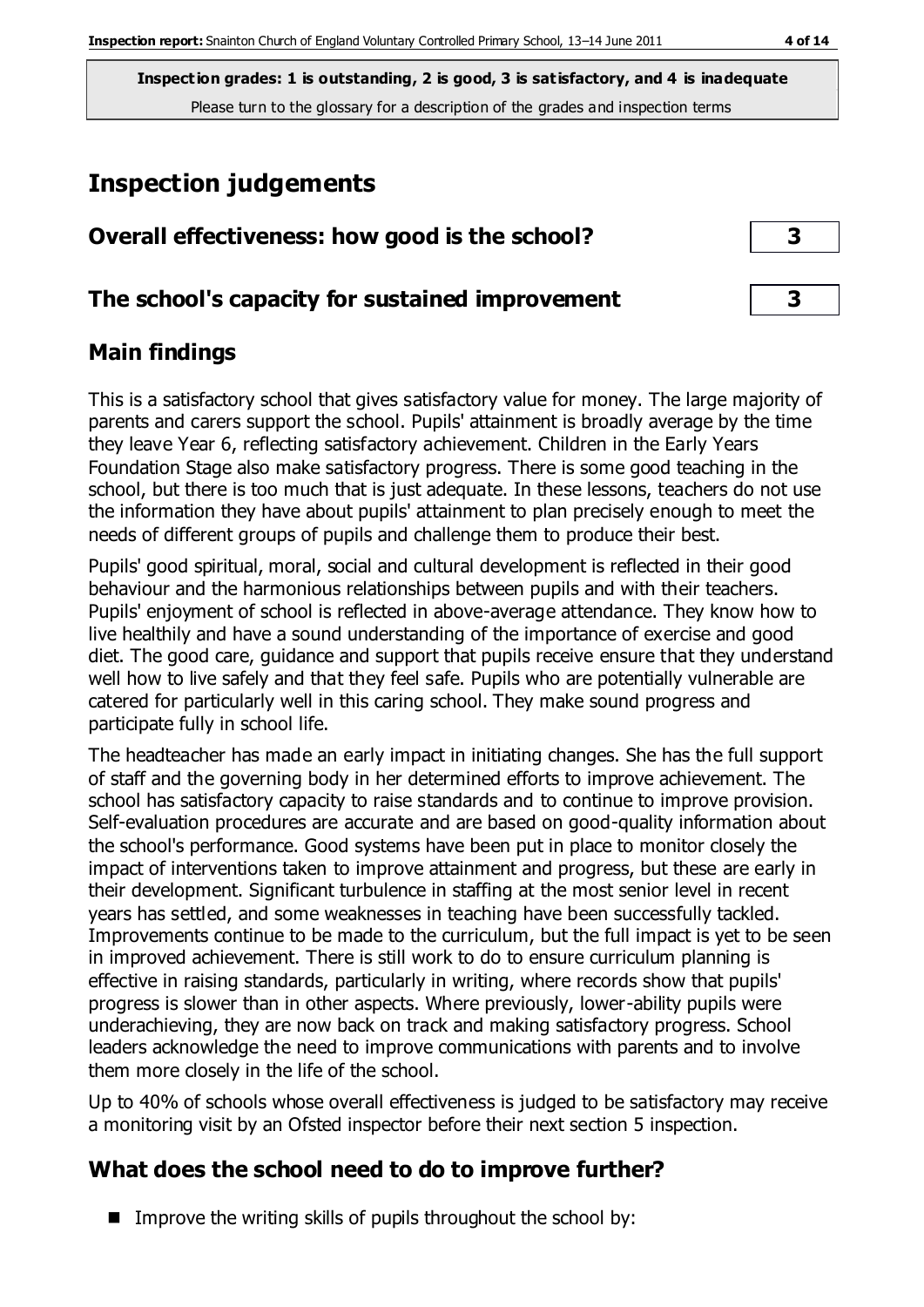- planning more precisely to develop their writing skills in subjects across the curriculum
- developing pupils' understanding of what constitutes good writing in different contexts
- improving pupils' speaking and listening skills as a springboard to inform their writing.
- Increase the proportion of good teaching by:
	- using information about pupils' progress more effectively when planning lessons so that the different needs of pupils in their classes are better met
	- $-$  ensuring that teachers are clear in their lesson planning about what constitutes good progress
	- planning lesson content that allows pupils to make an active contribution to their learning.
- Increase the involvement of parents and carers in the life of the school by:
	- $-$  encouraging parents and carers to participate in planned activities with their children in the school
	- developing the initiatives introduced to improve the use of homework
	- involving the governing body more closely in communicating with parents and carers.

# **Outcomes for individuals and groups of pupils 3**

The quality of learning in classrooms varies between good and satisfactory. Teachers are successful in creating a good working atmosphere and behaviour is always good. Pupils usually listen attentively, and where teachers prepare interesting work, they achieve well, enjoy their learning and are keen to do their best. Pupils have good relationships with each other and their teachers. As a result, they work well together and participate enthusiastically in pairs and groups to share their learning when they are given the opportunity. Pupils are keen to make a positive contribution to the learning, but often where teaching is no more than satisfactory, pupils become passive and compliant and learning slows.

Pupils enter the Reception Year with skill levels that are broadly in line with expectations. They make steady and satisfactory progress throughout Key Stages 1 and 2 and leave Year 6 with average levels of attainment. The small numbers in each year group means that broad patterns of achievement do not always reflect the progress made by pupils of different levels of ability. The school maintains good records of the progress made by each pupil. These show that lower-attaining pupils were not achieving as well as they should. This situation has quickly been tackled and their progress is now satisfactory, due in large part to well-planned interventions. Potentially vulnerable pupils and the very few with special educational needs and/or disabilities make satisfactory progress in line with that of their peers. They enjoy their work because of the good-quality support they receive in lessons from teachers and teaching assistants and because they also benefit from welltargeted interventions to help them. Recent close analysis of pupils' progress revealed achievement levels that are lower than they should be in writing. The school has identified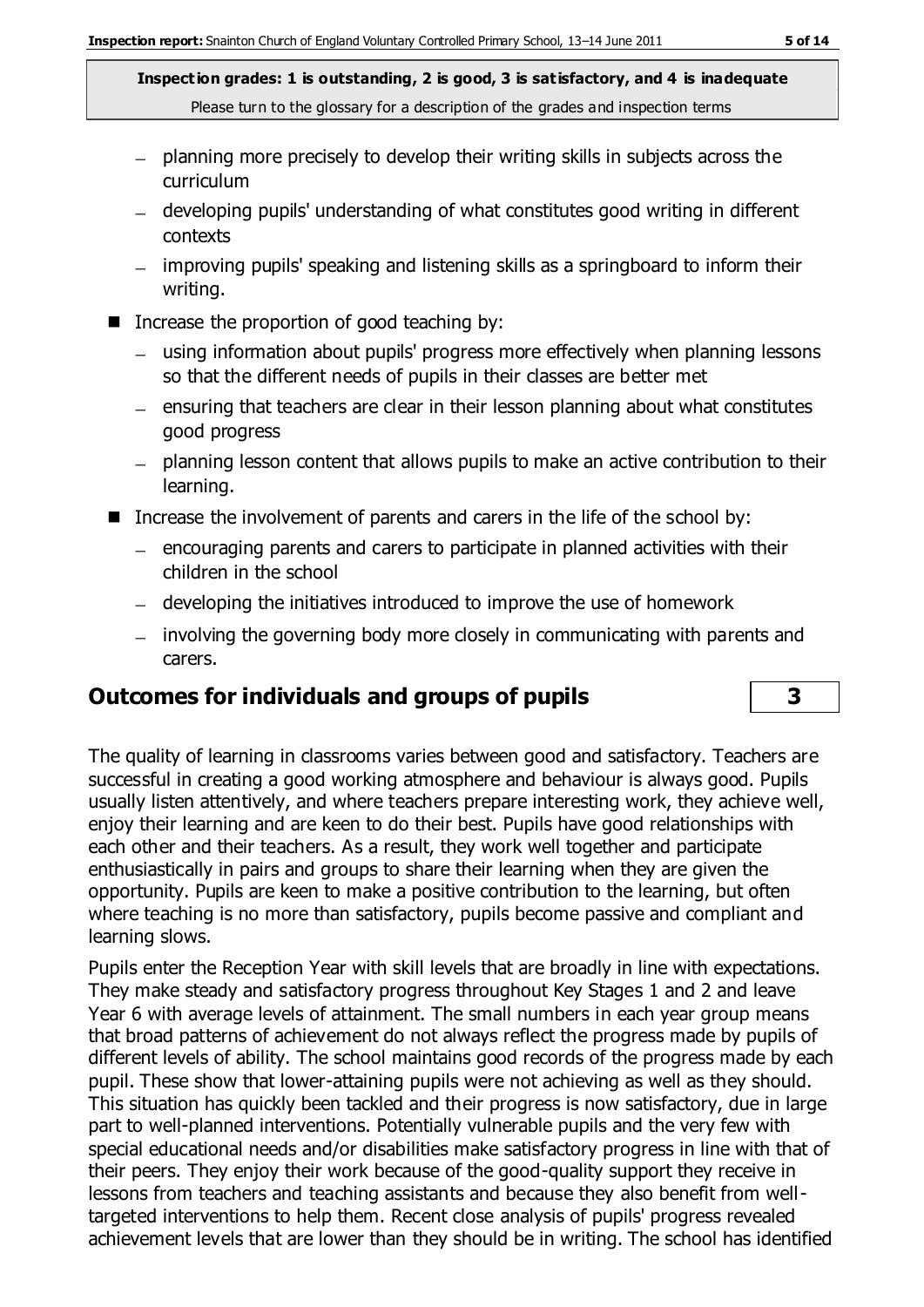the issue and acknowledges the need for improvements in this aspect of their work. Overall, by the time pupils leave Year 6 they are equipped and ready for the next stage of their education, particularly in terms of their positive attitudes to school and learning.

Pupils are caring and responsible in their relations with each other, and have a good understanding of right and wrong. Older pupils readily take responsibilities in helping younger children, often without prompting. They are open and very polite and welcoming to visitors. They are keen to describe what they like about the school, and how proud they are of their school. Pupils on the school council take an active role in decision-making, fulfilling their responsibilities and gaining from the experience. Overall, pupils' contributions to the school and to the wider community are satisfactory. A good proportion of pupils take part in the arts, music and sporting activities offered and are keen to represent their school across a range of activities.

| These are the grades for pupils' outcomes |  |
|-------------------------------------------|--|
|-------------------------------------------|--|

| Pupils' achievement and the extent to which they enjoy their learning                                                     | 3             |
|---------------------------------------------------------------------------------------------------------------------------|---------------|
| Taking into account:<br>Pupils' attainment <sup>1</sup>                                                                   | 3             |
| The quality of pupils' learning and their progress                                                                        | 3             |
| The quality of learning for pupils with special educational needs and/or disabilities<br>and their progress               | 3             |
| The extent to which pupils feel safe                                                                                      | 2             |
| Pupils' behaviour                                                                                                         | 2             |
| The extent to which pupils adopt healthy lifestyles                                                                       | 3             |
| The extent to which pupils contribute to the school and wider community                                                   | 3             |
| The extent to which pupils develop workplace and other skills that will contribute to<br>their future economic well-being | 3             |
| Taking into account:<br>Pupils' attendance <sup>1</sup>                                                                   | $\mathcal{P}$ |
| The extent of pupils' spiritual, moral, social and cultural development                                                   | 2             |

<sup>1</sup> The grades for attainment and attendance are: 1 is high; 2 is above average; 3 is broadly average; and 4 is low

# **How effective is the provision?**

The quality of teaching is satisfactory. Some is good, but much remains no better than adequate. Class management is consistently good in ensuring a good platform for pupils' learning. Pupils contribute to this by their good behaviour, which results in a positive learning atmosphere in lessons. Teachers' marking is a growing strength, is undertaken conscientiously and is helpful in taking pupils' work forward. Pupils' individual targets for improvement are generally used well to inform their further progress. Where ICT is used,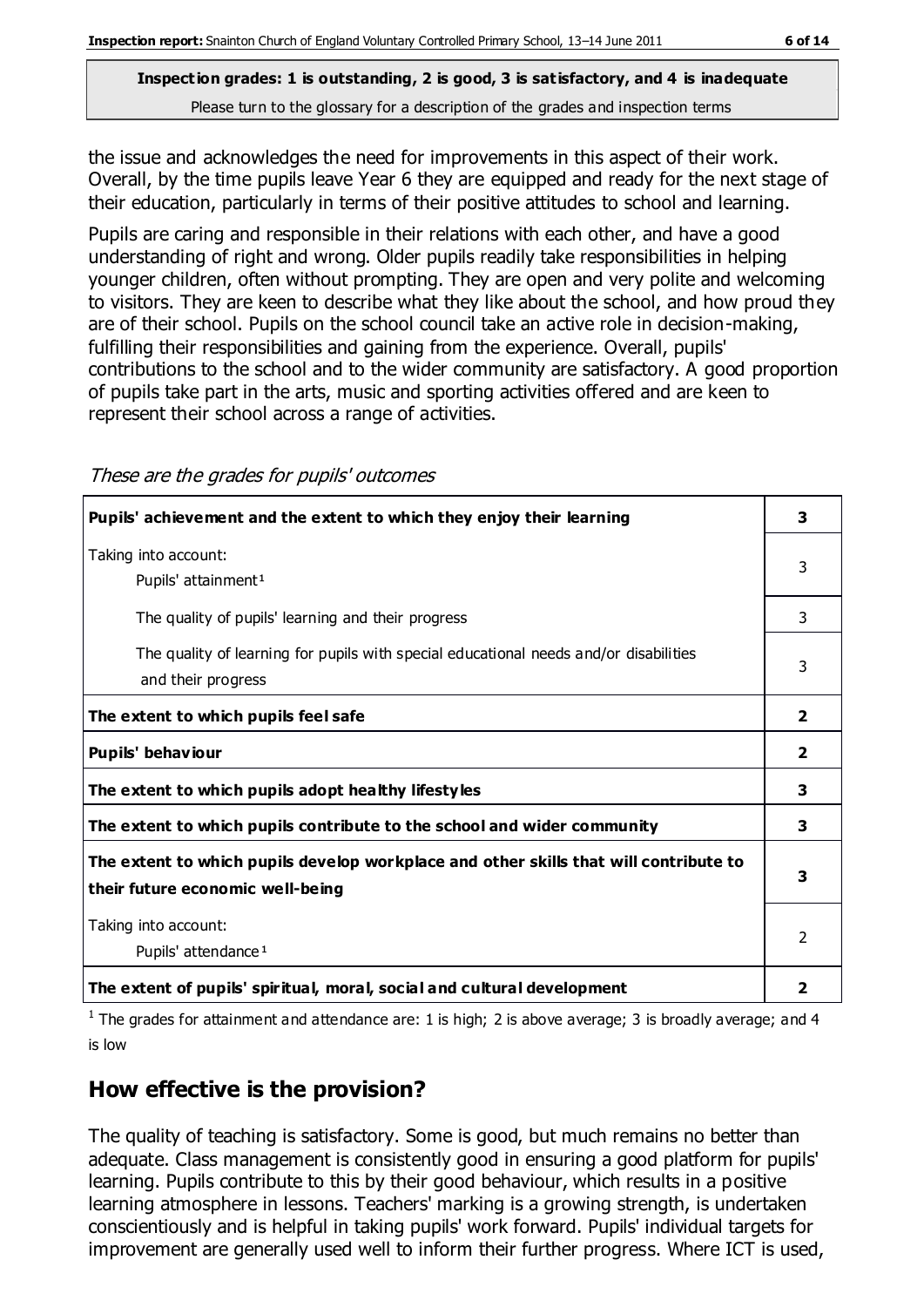for example in teaching data-handling in mathematics, it is employed effectively to engage pupils and to help them to understand new ideas. When teaching is good, information from assessment data is used well to match the content of the lesson to pupils' abilities. Here, teachers plan carefully what they expect different ability groups to learn, and what progress they should make. This is not consistently the case and too often teachers are not clear about what represents good progress for different groups so that work is too hard or too easy for some pupils. Pupils do not have the chance to write enough extended pieces. Speaking and listening skills do not receive enough attention to give pupils a good basis for their writing. Too often teachers do not demand careful listening and are satisfied with indistinct and poorly-expressed answers to questions.

The curriculum is broad and interesting and meets pupils' personal needs, ensuring their interest and enjoyment. A good variety of visitors and educational visits make a positive contribution to pupils' personal development. Pupils' use of ICT is satisfactory. However, along with literacy and numeracy, there is insufficient formal planning to ensure that pupils practise and consolidate their basic skills in other subjects. In writing in particular, pupils are not given enough clear lead on what constitutes good writing in different contexts.

The effectiveness of the school's care, guidance and support is good. Partnerships with other schools and agencies are satisfactory and impact positively on pupils' experiences and the life of the school. Recent improvements have seen a clear impact in better use of information about pupils' progress to inform targeted help for those identified as underachieving. Teachers and classroom assistants make a valuable contribution to the care and guidance of other potentially vulnerable groups. These pupils are supported well, enabling them to take a full part in the life of the school and achieve satisfactorily. The most vulnerable pupils receive high-quality help and flourish as a result.

| The quality of teaching                                                                                    |  |
|------------------------------------------------------------------------------------------------------------|--|
| Taking into account:<br>The use of assessment to support learning                                          |  |
| The extent to which the curriculum meets pupils' needs, including, where relevant,<br>through partnerships |  |
| The effectiveness of care, guidance and support                                                            |  |

These are the grades for the quality of provision

# **How effective are leadership and management?**

The headteacher gives a strong and clear lead in setting a vision for the improvement of the school. This is firmly based on monitoring pupils' progress carefully, intervening to tackle any identified underachievement and aiming to ensure good progress by pupils throughout the school. The impact is starting to be seen and standards are improving. The school is also intent on involving more parents and carers in the life of the school. An initiative is underway to improve the use of homework and another to encourage parents and carers to take part in activities with pupils in the school. Both are at an early stage and have yet to make a significant impact. Staff share in the ambition to succeed and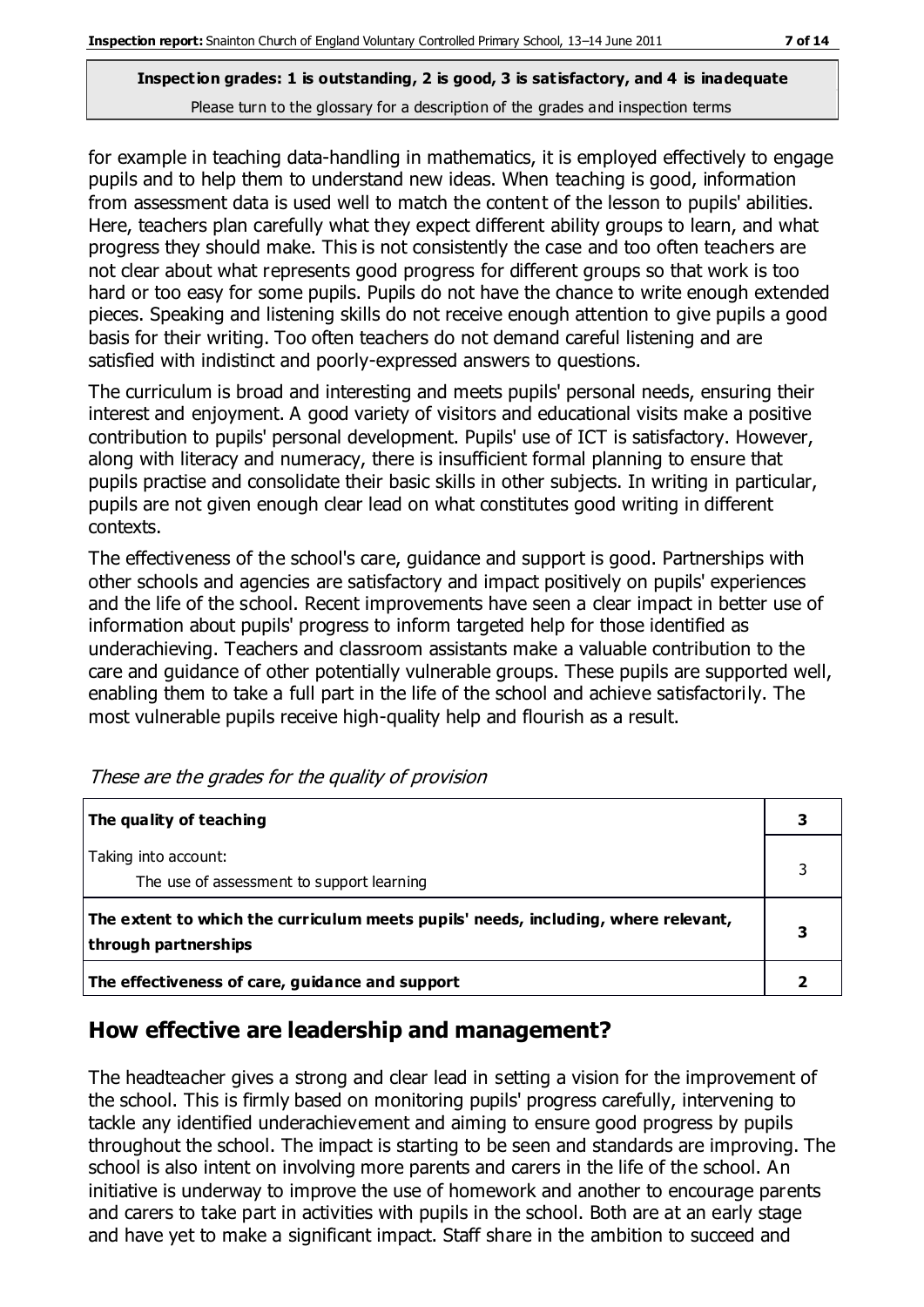morale is high. Middle managers are developing effective leadership skills to take part more fully in monitoring and evaluating their subjects. The governing body makes a sound contribution by supporting and challenging the school. However, it still has work to do to more fully engage the school's parents and carers. School leaders meet their responsibility satisfactorily to ensure equal opportunities for pupils. Any form of discrimination is tackled assiduously. The governing body ensures that requirements are met regarding safeguarding procedures. Governors also see to it that financial control, planning and accountability are secure. Whole-school planning is satisfactory and self-evaluation is accurate. The provision for community cohesion is satisfactory and a clear impact can be seen in the way pupils get on well together and are starting to develop a better understanding of their place in the wider society. Targets are set appropriately and are increasingly challenging. The school's records show that they are largely being met.

| The effectiveness of leadership and management in embedding ambition and driving<br>improvement                                                                  |   |
|------------------------------------------------------------------------------------------------------------------------------------------------------------------|---|
| Taking into account:<br>The leadership and management of teaching and learning                                                                                   | 3 |
| The effectiveness of the governing body in challenging and supporting the<br>school so that weaknesses are tackled decisively and statutory responsibilities met | 3 |
| The effectiveness of the school's engagement with parents and carers                                                                                             | 3 |
| The effectiveness of partnerships in promoting learning and well-being                                                                                           | 3 |
| The effectiveness with which the school promotes equality of opportunity and tackles<br>discrimination                                                           | 3 |
| The effectiveness of safeguarding procedures                                                                                                                     | 3 |
| The effectiveness with which the school promotes community cohesion                                                                                              | 3 |
| The effectiveness with which the school deploys resources to achieve value for money                                                                             | з |

These are the grades for leadership and management

# **Early Years Foundation Stage**

Effective induction procedures ensure that children settle well into the reception class. Parents and carers are successfully encouraged to take a full part in the process. They are supportive and interact well with the teacher and other adults. Children start with skill levels that are mainly typical for their age. However, the small numbers entering each year means that these levels do vary significantly within and across year groups. Children make satisfactory progress overall and thoroughly enjoy their experiences in the calm, purposeful learning atmosphere engendered by the staff. Children benefit greatly from interacting throughout the day with older pupils in the mixed-age class that includes pupils in Years 1 and 2. The staff responsible know well how young children learn and provide learning activities that the children enjoy. For example, a 'post office round' was set up on 'Granny Island' in the outdoor area, where children followed a large map to find where to deliver parcels. They responded with enthusiasm to opportunities to identify addresses,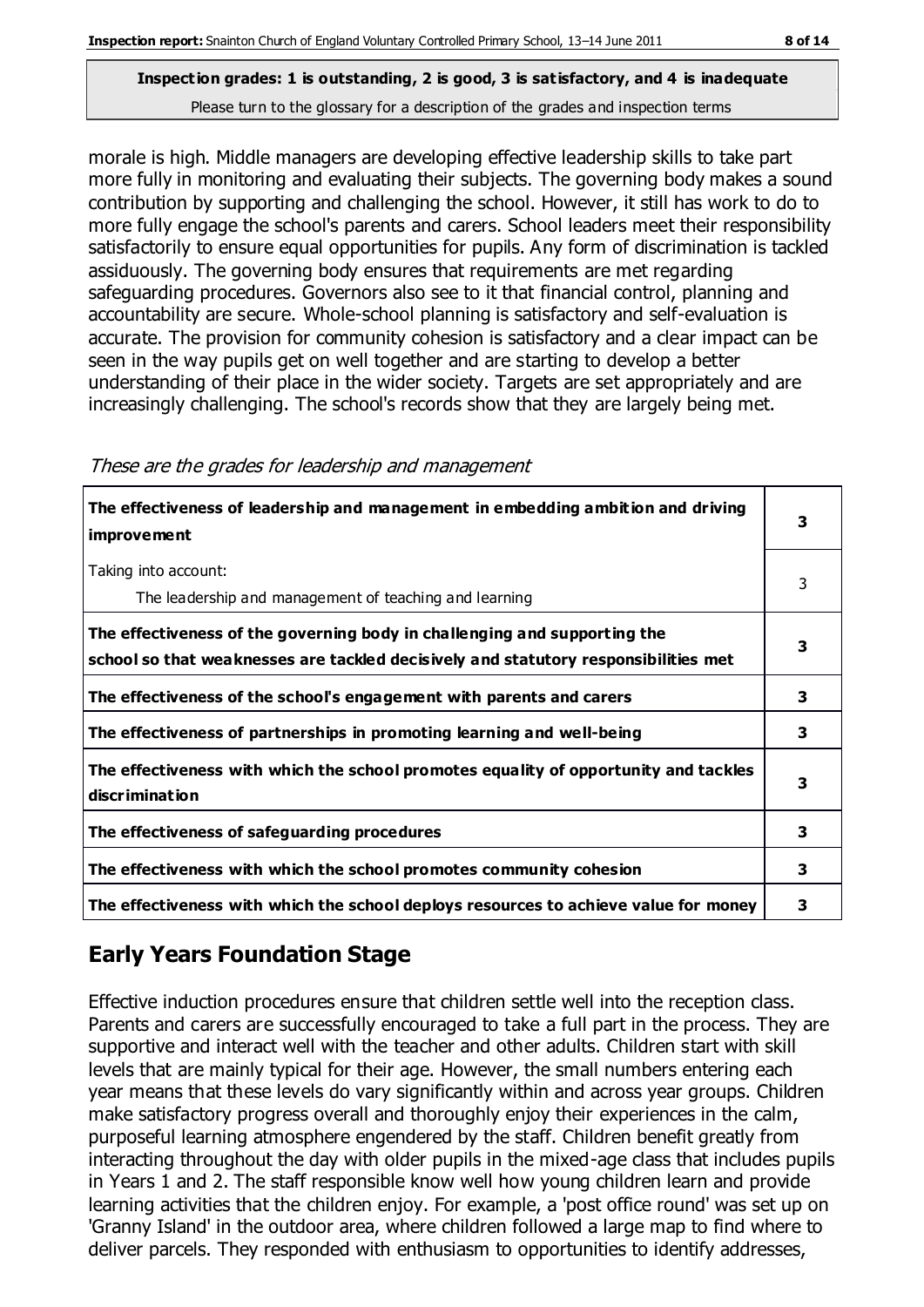follow a map and find delivery destinations. Leadership and management are sound and ensure a curriculum that builds children's learning systematically. Teachers' planning and the associated assessment of children's progress are good. Children benefit from a sound balance of adult-led or their own choice of activity. Activities are carefully planned and children are given choices of activities both indoors and outside. Both the classroom and the outdoor area provide adequate learning environments. However, the free flow of activities is limited by the building which makes access difficult to both facilities at any one time. The problem is exacerbated by staffing constraints in this small school. As a result, the continuous provision between outdoor and indoor facilities is limited. Well-established routines help children to acquire the necessary social skills to participate fully in the range of activities provided. Staff are particularly successful in developing children's personal and social development. Any potentially vulnerable children benefit from additional help and care and they too make satisfactory progress.

These are the grades for the Early Years Foundation Stage

| Overall effectiveness of the Early Years Foundation Stage                             |  |  |
|---------------------------------------------------------------------------------------|--|--|
| Taking into account:<br>Outcomes for children in the Early Years Foundation Stage     |  |  |
| The quality of provision in the Early Years Foundation Stage                          |  |  |
| The effectiveness of leadership and management of the Early Years Foundation<br>Stage |  |  |

# **Views of parents and carers**

The large majority of parents and carers who returned the questionnaire is supportive of the school, confirming the positive views of those who met the inspectors. Parents and carers value the safety and security provided by the school. Most say they are aware of their children's progress and are satisfied with their achievement. They also like the way pupils are taught to behave considerately and responsibly and to relate positively to each other and to adults. However, a small minority expresses concern that progress made is not good enough, that the school does not listen to them, or meet their particular child's needs. A similar proportion felt that the school is not managed well and unacceptable behaviour is not dealt with effectively. The inspection team found that the school works hard to include parents and carers in all its activities, but the headteacher and governing body acknowledge that it still has work to do in order to fully engage parents and carers in the life and work of the school. The inspectors found that pupils are well cared for and judge that behaviour is good in and around the school. Pupils state that they feel safe, do not suffer from bullying and enjoy coming to school. The inspection found the progress that pupils make is satisfactory and there is a new impetus and ambition to improve progress further.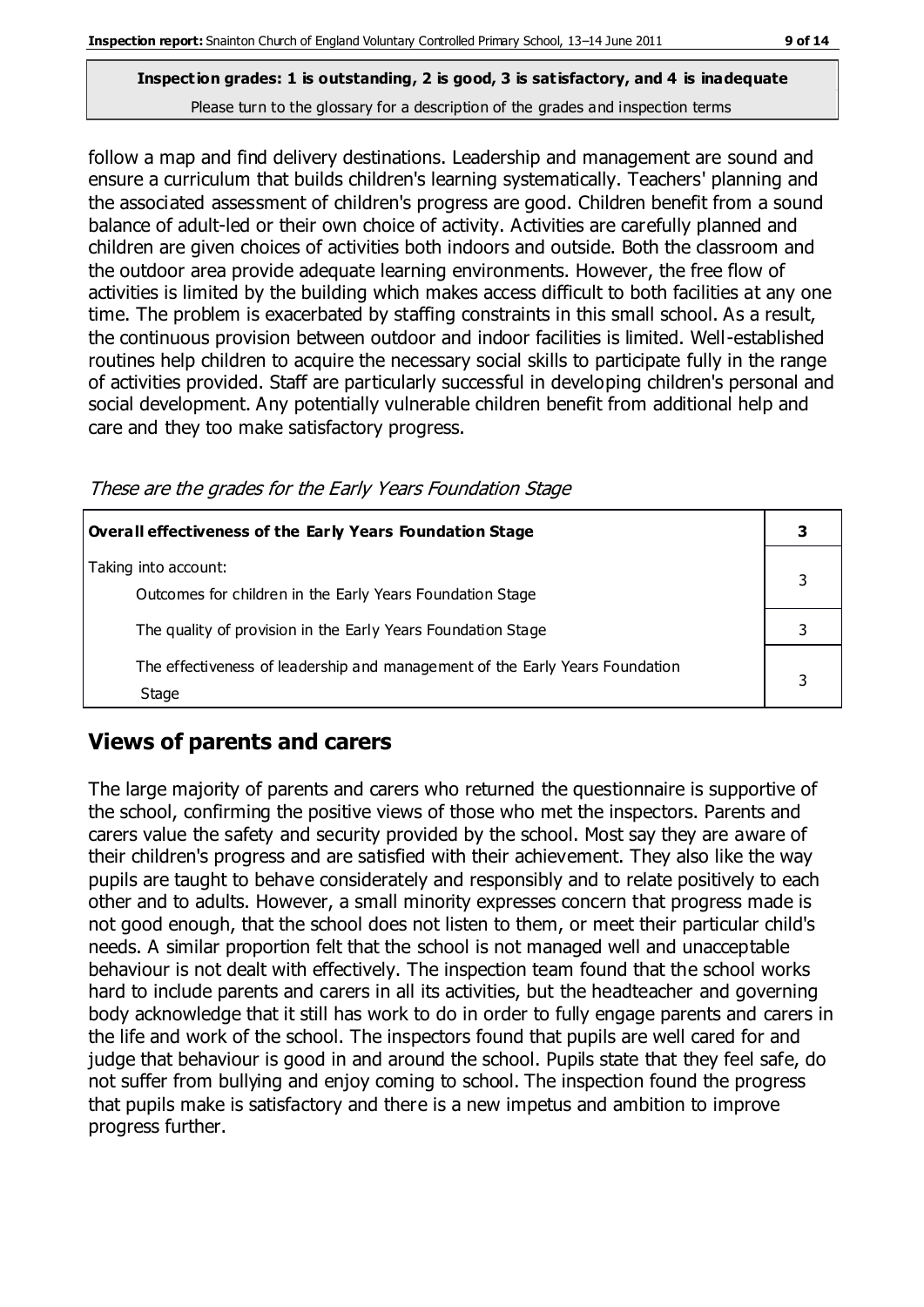#### **Responses from parents and carers to Ofsted's questionnaire**

Ofsted invited all the registered parents and carers of pupils registered at Snainton Church of England Voluntary Controlled Primary School to complete a questionnaire about their views of the school.

In the questionnaire, parents and carers were asked to record how strongly they agreed with 13 statements about the school.

The inspection team received 33 completed questionnaires by the end of the on-site inspection. In total, there are 53 pupils registered at the school.

| <b>Statements</b>                                                                                                                                                                                                                                       | <b>Strongly</b><br>agree |               | Agree        |               | <b>Disagree</b> |               | <b>Strongly</b><br>disagree |               |
|---------------------------------------------------------------------------------------------------------------------------------------------------------------------------------------------------------------------------------------------------------|--------------------------|---------------|--------------|---------------|-----------------|---------------|-----------------------------|---------------|
|                                                                                                                                                                                                                                                         | <b>Total</b>             | $\frac{1}{2}$ | <b>Total</b> | $\frac{1}{2}$ | <b>Total</b>    | $\frac{0}{0}$ | <b>Total</b>                | $\frac{0}{0}$ |
| My child enjoys school                                                                                                                                                                                                                                  | 17                       | 52            | 13           | 39            | 3               | 9             | $\mathbf 0$                 | $\mathbf 0$   |
| The school keeps my child<br>safe                                                                                                                                                                                                                       | 21                       | 64            | 10           | 30            | $\overline{2}$  | 6             | $\mathbf 0$                 | $\mathbf 0$   |
| My school informs me about<br>my child's progress                                                                                                                                                                                                       | 15                       | 45            | 12           | 36            | 4               | 12            | $\mathbf{1}$                | 3             |
| My child is making enough<br>progress at this school                                                                                                                                                                                                    | 14                       | 42            | 13           | 39            | 5               | 15            | $\mathbf{1}$                | 3             |
| The teaching is good at this<br>school                                                                                                                                                                                                                  | 15                       | 45            | 13           | 39            | 3               | 9             | $\mathbf{1}$                | 3             |
| The school helps me to<br>support my child's learning                                                                                                                                                                                                   | 13                       | 39            | 15           | 45            | 3               | 9             | $\mathbf{1}$                | 3             |
| The school helps my child to<br>have a healthy lifestyle                                                                                                                                                                                                | 15                       | 45            | 15           | 45            | $\overline{2}$  | 6             | $\mathbf{1}$                | 3             |
| The school makes sure that<br>my child is well prepared for<br>the future (for example<br>changing year group,<br>changing school, and for<br>children who are finishing<br>school, entering further or<br>higher education, or entering<br>employment) | 12                       | 36            | 11           | 33            | 3               | 9             | 3                           | 9             |
| The school meets my child's<br>particular needs                                                                                                                                                                                                         | 11                       | 33            | 15           | 45            | 6               | 18            | $\mathbf{1}$                | 3             |
| The school deals effectively<br>with unacceptable behaviour                                                                                                                                                                                             | 9                        | 27            | 14           | 42            | $\overline{4}$  | 12            | 4                           | 12            |
| The school takes account of<br>my suggestions and concerns                                                                                                                                                                                              | 10                       | 30            | 13           | 39            | 4               | 12            | 3                           | 9             |
| The school is led and<br>managed effectively                                                                                                                                                                                                            | 11                       | 33            | 13           | 39            | 3               | 9             | 4                           | 12            |
| Overall, I am happy with my<br>child's experience at this<br>school                                                                                                                                                                                     | 13                       | 39            | 13           | 39            | 5               | 15            | $\mathbf{1}$                | 3             |

The table above summarises the responses that parents and carers made to each statement. The percentages indicate the proportion of parents and carers giving that response out of the total number of completed questionnaires. Where one or more parents and carers chose not to answer a particular question, the percentages will not add up to 100%.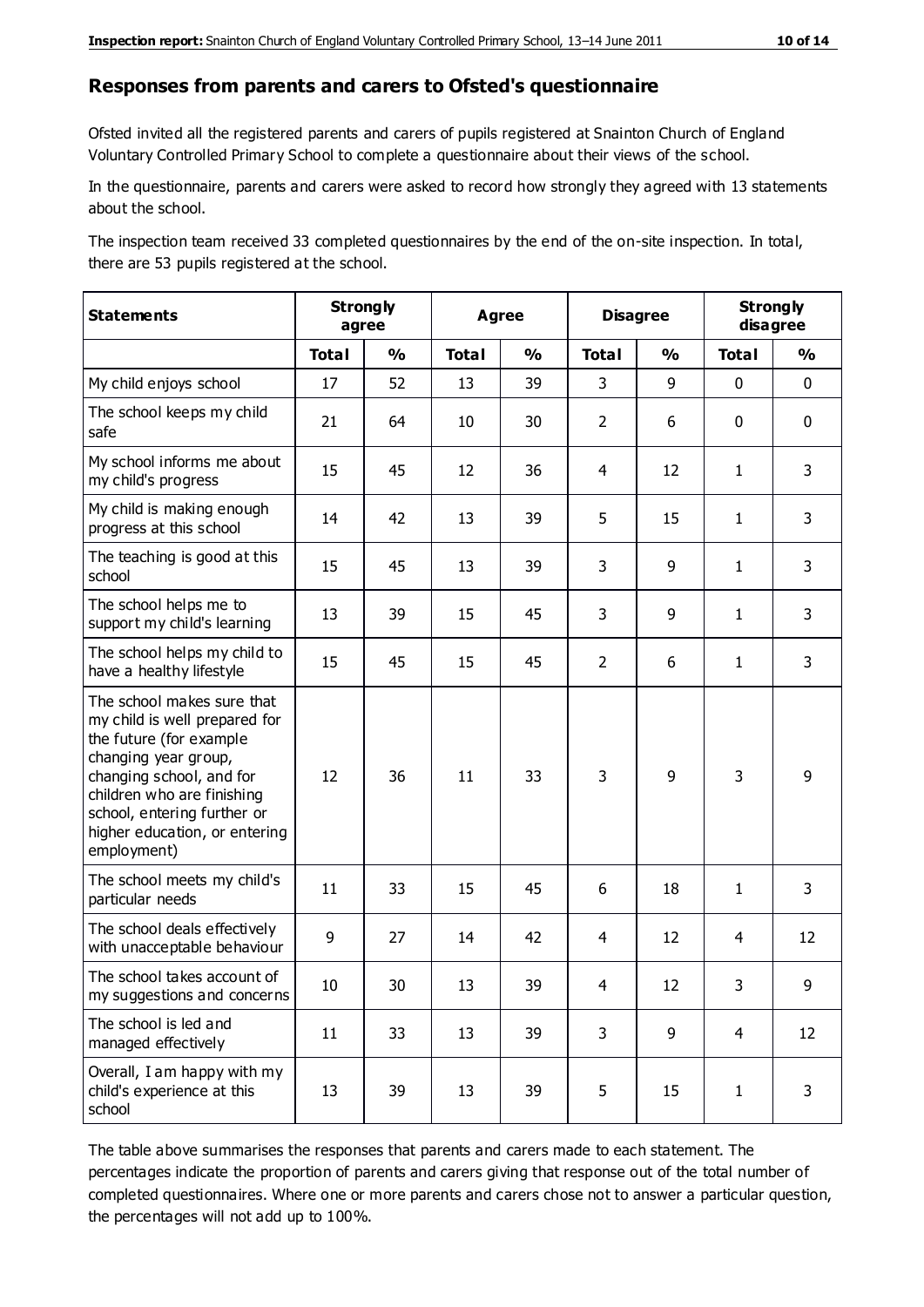# **Glossary**

| Grade   | <b>Judgement</b> | <b>Description</b>                                                                                                                                                                                                            |
|---------|------------------|-------------------------------------------------------------------------------------------------------------------------------------------------------------------------------------------------------------------------------|
| Grade 1 | Outstanding      | These features are highly effective. An outstanding school<br>provides exceptionally well for all its pupils' needs.                                                                                                          |
| Grade 2 | Good             | These are very positive features of a school. A school that<br>is good is serving its pupils well.                                                                                                                            |
| Grade 3 | Satisfactory     | These features are of reasonable quality. A satisfactory<br>school is providing adequately for its pupils.                                                                                                                    |
| Grade 4 | Inadequate       | These features are not of an acceptable standard. An<br>inadequate school needs to make significant improvement<br>in order to meet the needs of its pupils. Ofsted inspectors<br>will make further visits until it improves. |

## **What inspection judgements mean**

## **Overall effectiveness of schools**

|                       | Overall effectiveness judgement (percentage of schools) |      |                     |                   |
|-----------------------|---------------------------------------------------------|------|---------------------|-------------------|
| <b>Type of school</b> | <b>Outstanding</b>                                      | Good | <b>Satisfactory</b> | <b>Inadequate</b> |
| Nursery schools       | 46                                                      | 48   | 6                   |                   |
| Primary schools       | 6                                                       | 47   | 40                  | 7                 |
| Secondary schools     | 12                                                      | 39   | 38                  | 11                |
| Sixth forms           | 13                                                      | 42   | 41                  | 3                 |
| Special schools       | 28                                                      | 49   | 19                  | 4                 |
| Pupil referral units  | 14                                                      | 45   | 31                  | 10                |
| All schools           | 10                                                      | 46   | 37                  |                   |

New school inspection arrangements were introduced on 1 September 2009. This means that inspectors now make some additional judgements that were not made previously.

The data in the table above are for the period 1 September 2010 to 31 December 2010 and are consistent with the latest published official statistics about maintained school inspection outcomes (see **[www.ofsted.gov.uk](http://www.ofsted.gov.uk/)**).

The sample of schools inspected during 2010/11 was not representative of all schools nationally, as weaker schools are inspected more frequently than good or outstanding schools.

Percentages are rounded and do not always add exactly to 100.

Sixth form figures reflect the judgements made for the overall effectiveness of the sixth form in secondary schools, special schools and pupil referral units.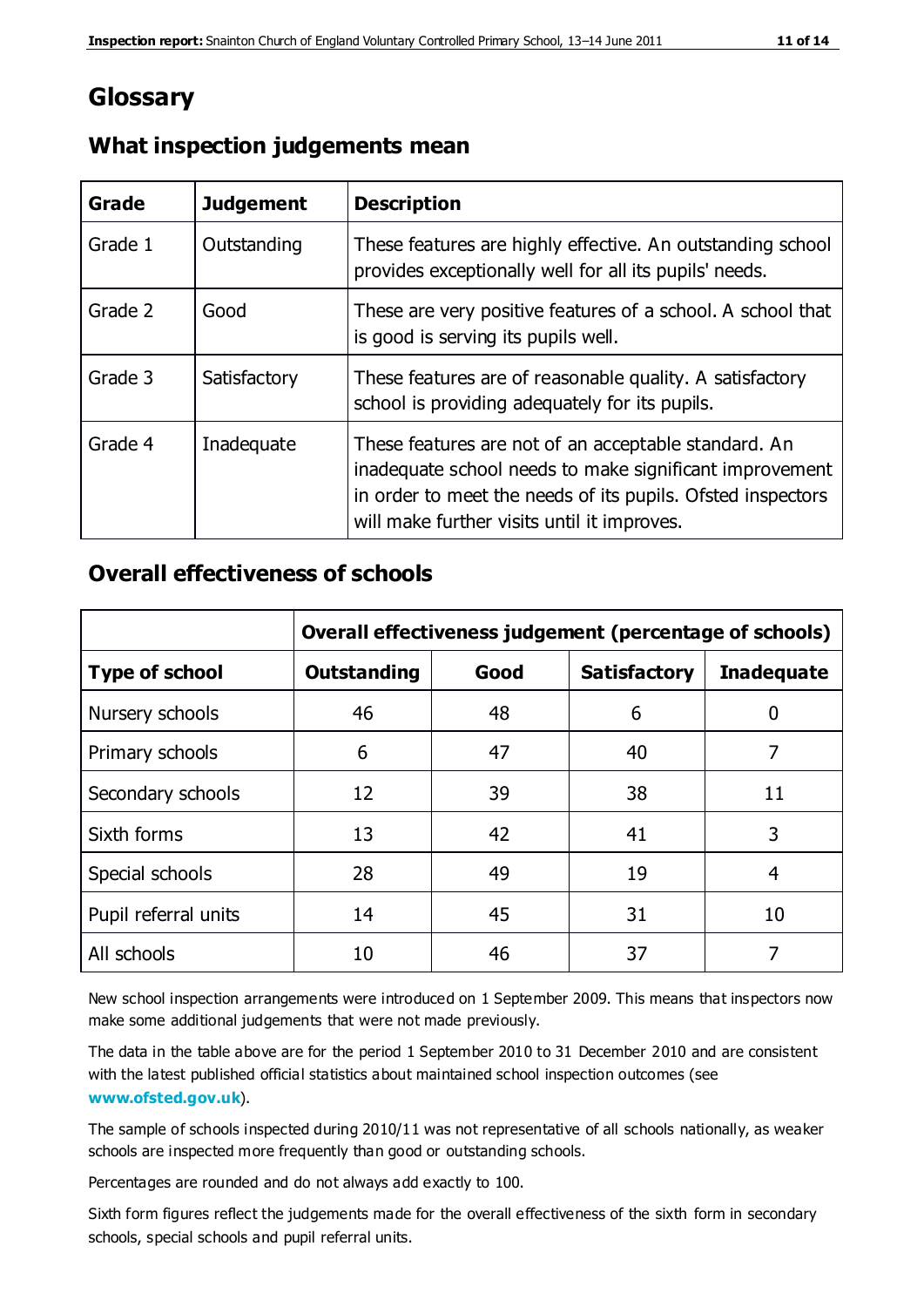# **Common terminology used by inspectors**

| Achievement:               | the progress and success of a pupil in their learning,<br>development or training.                                                                                                                                                          |  |
|----------------------------|---------------------------------------------------------------------------------------------------------------------------------------------------------------------------------------------------------------------------------------------|--|
| Attainment:                | the standard of the pupils' work shown by test and<br>examination results and in lessons.                                                                                                                                                   |  |
| Capacity to improve:       | the proven ability of the school to continue<br>improving. Inspectors base this judgement on what<br>the school has accomplished so far and on the quality<br>of its systems to maintain improvement.                                       |  |
| Leadership and management: | the contribution of all the staff with responsibilities,<br>not just the headteacher, to identifying priorities,<br>directing and motivating staff and running the school.                                                                  |  |
| Learning:                  | how well pupils acquire knowledge, develop their<br>understanding, learn and practise skills and are<br>developing their competence as learners.                                                                                            |  |
| Overall effectiveness:     | inspectors form a judgement on a school's overall<br>effectiveness based on the findings from their<br>inspection of the school. The following judgements,<br>in particular, influence what the overall effectiveness<br>judgement will be. |  |
|                            | The school's capacity for sustained<br>improvement.                                                                                                                                                                                         |  |
|                            | Outcomes for individuals and groups of pupils.                                                                                                                                                                                              |  |
|                            | The quality of teaching.                                                                                                                                                                                                                    |  |
|                            | The extent to which the curriculum meets<br>pupils' needs, including, where relevant,<br>through partnerships.                                                                                                                              |  |
|                            | The effectiveness of care, guidance and<br>support.                                                                                                                                                                                         |  |
| Progress:                  | the rate at which pupils are learning in lessons and<br>over longer periods of time. It is often measured by<br>comparing the pupils' attainment at the end of a key                                                                        |  |

stage with their attainment when they started.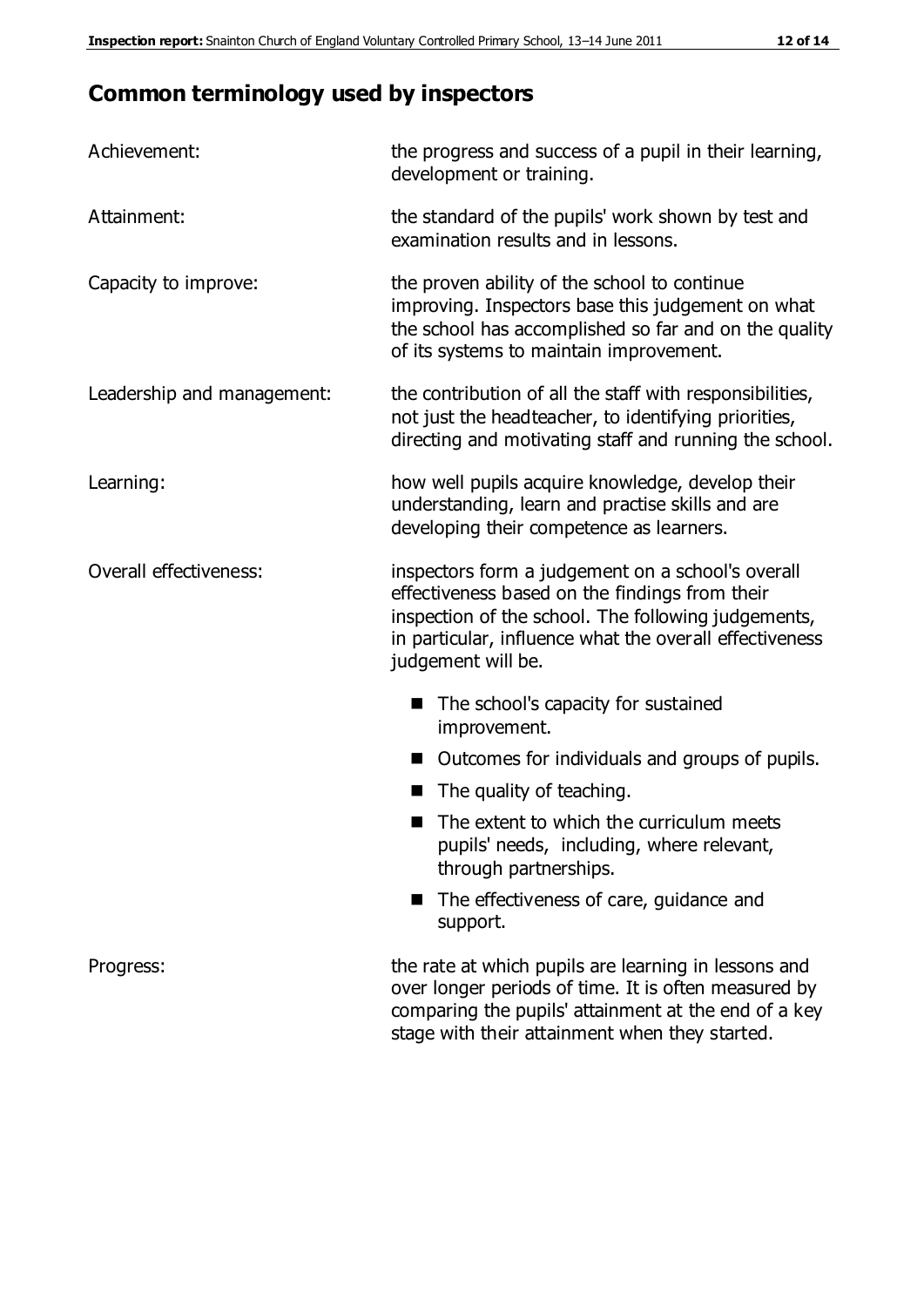## **This letter is provided for the school, parents and carers to share with their children. It describes Ofsted's main findings from the inspection of their school.**

#### 15 June 2011

#### Dear Pupils

#### **Inspection of Snainton Church of England Voluntary Controlled Primary School, Scarborough, YO13 9AF**

I would like to thank you for being so welcoming and friendly when my colleagues and I inspected your school recently. Please thank your parents and carers for all their letters and for taking the time to talk to us. We enjoyed watching and listening to you in your lessons, reading your work and talking to you. We found that yours is a satisfactory school. We like the way you take responsibility, and how helpful older pupils are towards younger children. We particularly enjoyed the way you participate so enthusiastically, for example in your art lesson. You obviously enjoy coming to school and this shows in your good behaviour in classrooms and around the school. We appreciate how your school helps you in learning to live healthily and safely so that you develop into mature young people, ready to progress to the next stage of your education.

The teaching you receive is satisfactory. This means you make the progress expected and the standards you reach by the end of Year 6 are broadly average. You say that you like your teachers and the way they take good care of you and you were very positive in your questionnaire responses. To make things even better, we have asked your headteacher and teachers to help all of you to improve your writing skills. We have asked your teachers to change some of the ways they plan lessons so that all of you achieve the best you can. We have also asked the school and the governing body to include your parents and carers more in the life of the school. All of you can help by continuing to work hard, particularly at improving your writing.

I hope you continue to enjoy school and I wish you well for the future.

Yours sincerely

Bernard Jones Lead Inspector